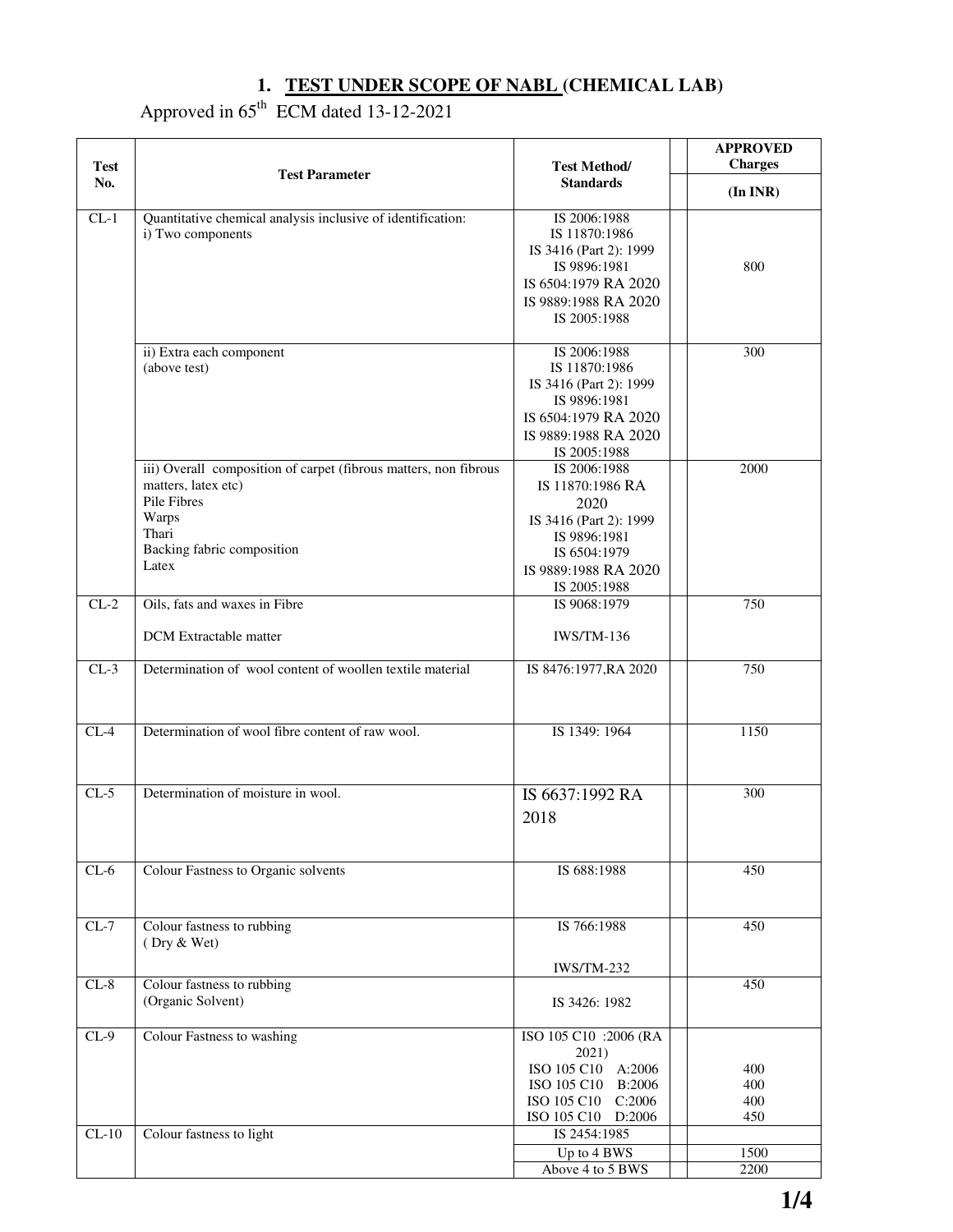|         |                                                                     | Above 5 to 6 BWS        | 4400 |
|---------|---------------------------------------------------------------------|-------------------------|------|
|         |                                                                     | Above 6 BWS             | 6500 |
| $CL-11$ | Surface Flammability of carpets & Rugs                              | 16 CFR Part 1630/1631 : | 3800 |
|         |                                                                     | 2003                    |      |
| $CL-12$ | Determination of colour fastness of textile to water                | IS 767:1988             | 300  |
| $CL-13$ | Determination of PH value of Aqueous extract of textile<br>material | IS 1390:1983            | 450  |

## **2. TEST UNDER SCOPE OF NABL (PHYSICAL LAB)**

| Test No. | <b>Test Parameter</b>                                             | <b>Test Method</b>                          | <b>APPROVED</b><br><b>Charges</b> |
|----------|-------------------------------------------------------------------|---------------------------------------------|-----------------------------------|
|          |                                                                   |                                             | (In INR)                          |
| $PL-1$   | Count determination                                               | IS 1315:1977 RA 2018<br>IS 681:1964 RA 2019 | 500                               |
|          |                                                                   | IS 570:1964 RA 2018                         |                                   |
| $PL-2$   | Determination of twist                                            | IS 832:1985 RA 2021                         | 500                               |
| $PL-3$   | Weight per square/linear meter of fabric (GSM)                    | IS 1964:2001                                | 300                               |
| $PL-4$   | Determination of thread per unit length in woven fabric (EPI/PPI) | IS 1963:1981 RA2018                         | 300                               |

# **3. TEST UNDER SCOPE OF NABL (CARPET LAB)**

| <b>Test</b> |                                                                                                           | <b>Test Method</b>                                                        | <b>APPROVED</b><br><b>Charges</b> |
|-------------|-----------------------------------------------------------------------------------------------------------|---------------------------------------------------------------------------|-----------------------------------|
| No.         | <b>Test Parameter</b>                                                                                     |                                                                           | (In INR)                          |
| $CP-1$      | Determination of effects of small source of ignition on textile floor                                     | BS 4790:1987                                                              |                                   |
|             | covering flammability testing.                                                                            |                                                                           |                                   |
|             | (Hot Metal Nut Method)                                                                                    |                                                                           | 1450                              |
| $CP-2$      | Pile height of floor covering                                                                             | IS 7877(Part 4):1976                                                      | 450                               |
|             |                                                                                                           | IWS/TM-20:2000                                                            |                                   |
| $CP-3$      | Determination of thickness, compression and recovery characteristics.                                     | BS-4098:1975                                                              | 450                               |
| $CP-4$      | Determination of thickness of machine made floor covering                                                 | ISO-1765:1986                                                             | 450                               |
| $CP-5$      | Determination of thickness loss under dynamic loading                                                     | BS/ISO-2094: 1999                                                         | 750                               |
| $CP-6$      | Determination of thickness loss after prolonged heavy static loading of<br>textile floor covering/carpets | ISO 3416:1986(E)                                                          | 750                               |
| $CP-7$      | Tuft withdrawal force                                                                                     | BS-5229:1975<br>ISO 4919:1978<br>IS 5884:1993 RA2020<br><b>IWS/TM 202</b> | 1500                              |
| $CP-8$      | Determination of Surface Pile Density                                                                     | IS $5641$ (Annex –<br>D):1993 RA 2020                                     | 750                               |
| $CP-9$      | Knots Per Square Decimeter/ Knots Per Square Inch                                                         | IS 7877: 1976<br>PART - III                                               | 450                               |
| $CP-10$     | Carpet wear & abrasion tester (Weight Loss Method)                                                        | IWS/TM-283:2000                                                           | 1200                              |
| $CP-11$     | Classification & terminology of Textile floor covering                                                    | IS 11205:2011<br>ISO 2424:2007                                            | 900                               |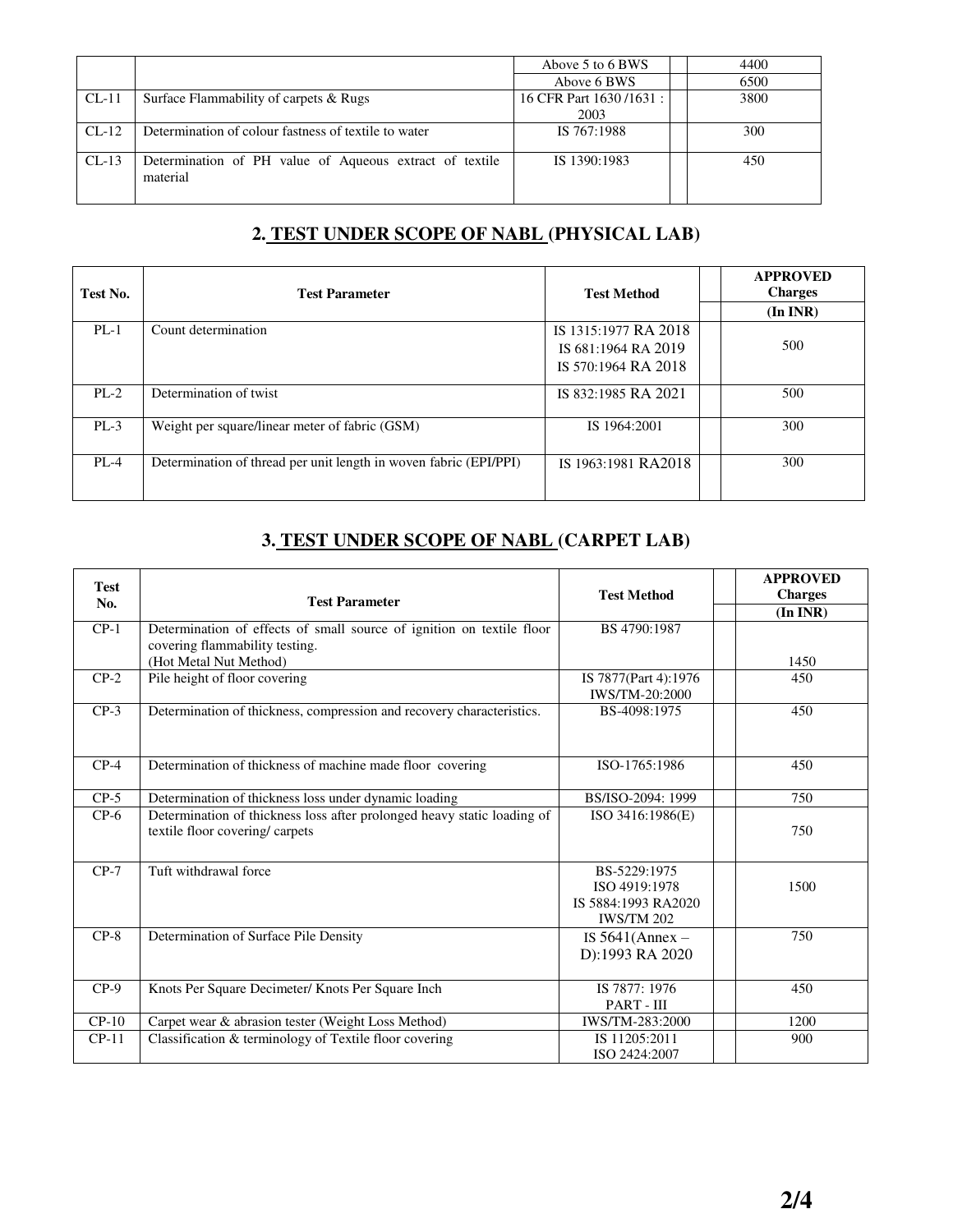| <b>Test</b><br>No. | <b>Test Parameter</b>                                                                | <b>Test Method</b>                                           | <b>APPROVED</b><br><b>Charges</b> |
|--------------------|--------------------------------------------------------------------------------------|--------------------------------------------------------------|-----------------------------------|
|                    |                                                                                      |                                                              | (In INR)                          |
| $NCL-1$            | 1. Colour Difference                                                                 |                                                              | 450                               |
|                    | 2. Comparison of strength of dyes                                                    |                                                              | 750                               |
|                    | 3. i) Colour of recipe setting                                                       | IICT/NTM/01                                                  | 1200                              |
|                    | ii) Reflectance readings for calibration samples up to 8 levels.                     |                                                              | 750                               |
|                    | iii) Comparison of strength of dye stuffs on the basis of dyed fabric/yarn.          |                                                              | 1200                              |
|                    | 4. Whiteness / Yellowness evaluation comparison between them.                        | <b>CIE 76</b>                                                | 450                               |
| $NCL-2$            | pH Determination                                                                     | <b>AATCC 81-1996</b><br>Related to ISO 3071<br>IS 1390: 1983 | 450                               |
| $NCL-3$            | Determination of Dry Rubber Content of Latex                                         |                                                              | 600                               |
| $NCL-4$            | Determination of Strength of Organic Acids                                           | <b>Titration Method</b>                                      | 450                               |
| NCL-5              | Determination of Strength of Hydrogen Peroxide                                       | <b>Titration Method</b>                                      | 600                               |
| $NCL-6$            | Determination of Alkalinity of Water                                                 |                                                              | 450                               |
| $NCL-7$            | Determination of Hardness of Water                                                   |                                                              | 450                               |
| $NCL-8$            | Determination of available of chlorine in a given solution of sodium<br>hypochlorite | <b>Iodometric Titration</b><br>Method                        | 600                               |
| NCL-9              | <b>Colour Fastness to Washing</b>                                                    | ISO 105 C10<br>E:2006                                        | 900                               |

### **4. TEST UNDER SCOPE OF NON-NABL(CHEMICAL LAB)**

## **5. TEST UNDER SCOPE OF NON-NABL(PHYSICAL LAB)**

| <b>Test</b><br>No. | <b>Test Parameter</b>                              | <b>Test Method</b>         | <b>APPROVED</b><br><b>Charges</b><br>$(In\,INR)$ |
|--------------------|----------------------------------------------------|----------------------------|--------------------------------------------------|
| $NPL-1$            | Percentage of Medullated Fibre                     | IS 2899: 1965              | 450                                              |
| $NPL-2$            | Micronaire Value of cotton (Using Air Flow Method) | IS 3674: 1966              | 450                                              |
| $NPL-3$            | Abrasion Resistance of Fabric (Martindale)         | IS 12673: 1989<br>$TM-112$ | 600                                              |
| NPL-4              | Pilling Test (I.C.I Pill Box)                      | IS 10971: 1984             | 750                                              |
| $NPL-5$            | Span Length of Cotton Length                       | IS 233 (Part 4):           | 450                                              |